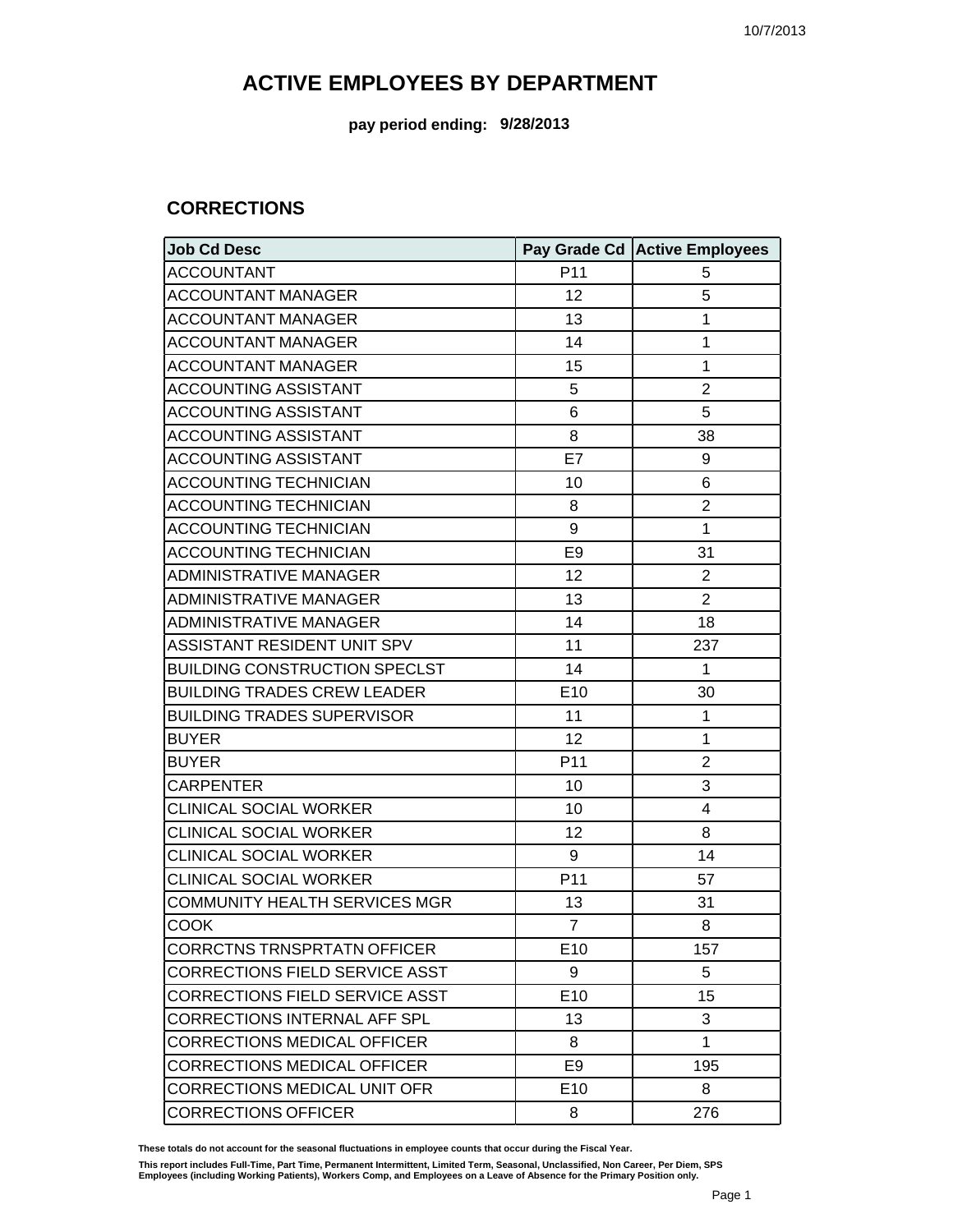**pay period ending: 9/28/2013**

#### **CORRECTIONS**

| <b>Job Cd Desc</b>                    |                | Pay Grade Cd Active Employees |
|---------------------------------------|----------------|-------------------------------|
| <b>CORRECTIONS OFFICER</b>            | E <sub>9</sub> | 5,813                         |
| <b>CORRECTIONS OFFICER NON-CAREER</b> | N              | 9                             |
| <b>CORRECTIONS PROGRAM CDR</b>        | 10             | 22                            |
| <b>CORRECTIONS PROGRAM CDR</b>        | 11             | $\overline{2}$                |
| <b>CORRECTIONS PROGRAM CDR</b>        | 12             | 96                            |
| <b>CORRECTIONS PROGRAM CDR</b>        | 9              | 47                            |
| <b>CORRECTIONS PROGRAM CDR</b>        | P11            | 33                            |
| <b>CORRECTIONS PROGRAM MGR-FZN</b>    | 13             | 4                             |
| <b>CORRECTIONS RESIDENT REP</b>       | E10            | 55                            |
| <b>CORRECTIONS SECURITY ISP</b>       | 13             | 34                            |
| <b>CORRECTIONS SECURITY REP</b>       | E10            | 25                            |
| <b>CORRECTIONS SHIFT SUPERVISOR</b>   | 11             | 429                           |
| <b>CORRECTIONS SHIFT SUPERVISOR</b>   | 12             | 186                           |
| <b>CORRECTIONS SHIFT SUPERVISOR</b>   | 13             | 77                            |
| <b>CORR INTRNL AFFRS OFFICER</b>      | 13             | $\mathbf{1}$                  |
| DATA CODING OPERATOR                  | E7             | $\mathbf{1}$                  |
| <b>DENTAL AIDE</b>                    | $\overline{7}$ | $\mathbf{1}$                  |
| <b>DENTAL AIDE</b>                    | E <sub>8</sub> | 38                            |
| <b>DENTAL HYGIENIST</b>               | E11            | 28                            |
| DENTAL LABORATORY TECHNICIAN          | 12             | $\mathbf 1$                   |
| <b>DENTIST</b>                        | 16             | 31                            |
| <b>DENTIST FEES</b>                   | A              | 12                            |
| <b>DENTIST MANAGER</b>                | 17             | $\overline{2}$                |
| DEPARTMENTAL ANALYST                  | 10             | 5                             |
| DEPARTMENTAL ANALYST                  | 11             | $\mathbf{1}$                  |
| DEPARTMENTAL ANALYST                  | 12             | 36                            |
| DEPARTMENTAL ANALYST                  | 9              | 11                            |
| DEPARTMENTAL ANALYST                  | P11            | 32                            |
| DEPARTMENTAL MANAGER                  | 12             | 3                             |
| DEPARTMENTAL MANAGER                  | 13             | 5                             |
| DEPARTMENTAL MANAGER                  | 14             | 9                             |
| DEPARTMENTAL MANAGER                  | 15             | $\mathbf{1}$                  |
| DEPARTMENTAL SPECIALIST               | 13             | 53                            |
| DEPARTMENTAL SPECIALIST               | 14             | 11                            |
| DEPARTMENTAL SPECIALIST               | 15             | $\mathbf{1}$                  |
| DEPARTMENTAL SUPERVISOR               | 11             | $\overline{2}$                |
| DEPARTMENTAL SUPERVISOR               | 12             | 29                            |
| DEPARTMENTAL TECHNICIAN               | 10             | 10                            |
| DEPARTMENTAL TECHNICIAN               | $\overline{7}$ | 9                             |

**These totals do not account for the seasonal fluctuations in employee counts that occur during the Fiscal Year.**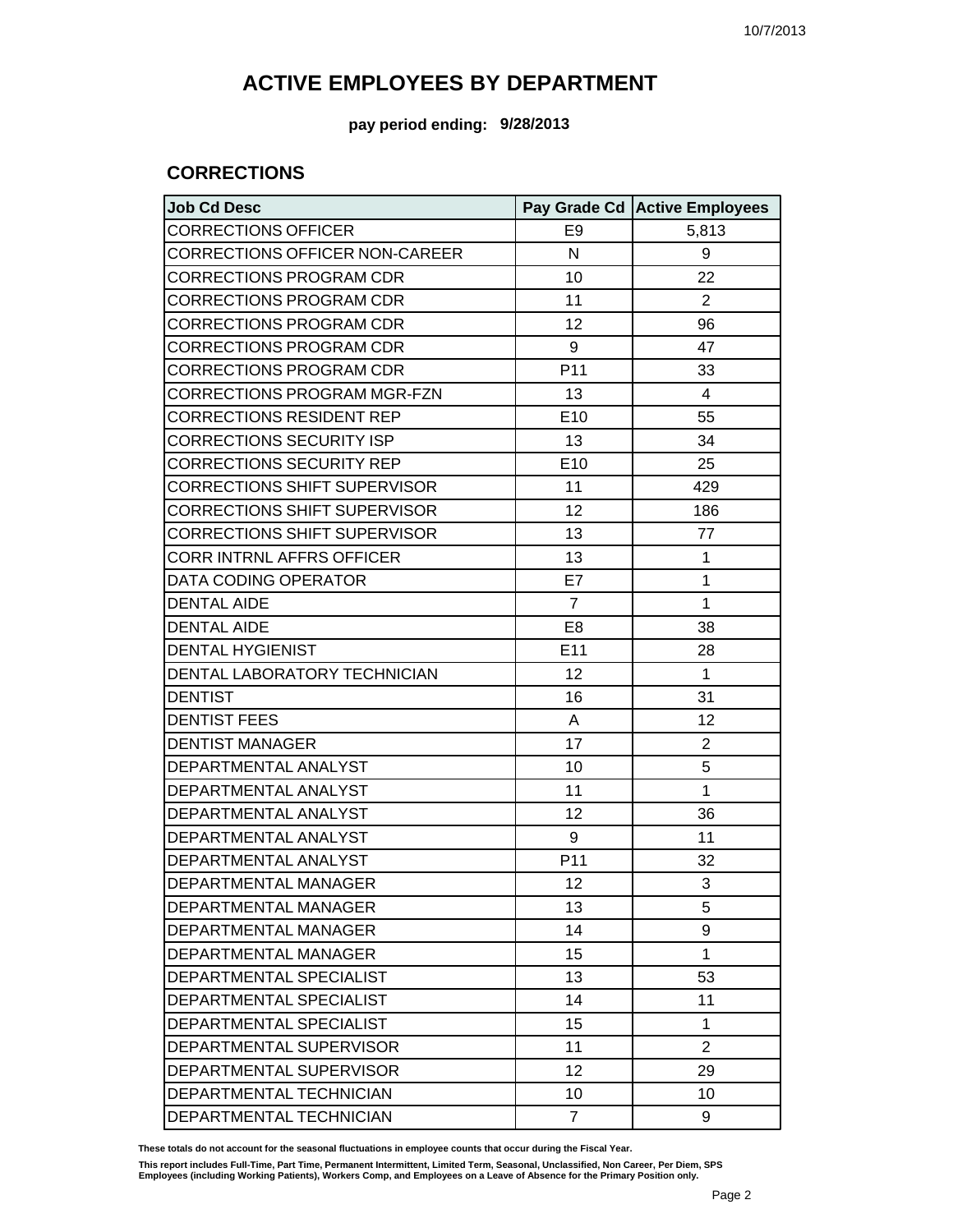**pay period ending: 9/28/2013**

#### **CORRECTIONS**

| <b>Job Cd Desc</b>                   |                 | Pay Grade Cd Active Employees |
|--------------------------------------|-----------------|-------------------------------|
| DEPARTMENTAL TECHNICIAN              | 8               | 15                            |
| DEPARTMENTAL TECHNICIAN              | E <sub>9</sub>  | 132                           |
| DEVELOPMENTAL DIS PRG                | P11             | 4                             |
| <b>DIETITIAN NUTRITIONIST</b>        | 12              | $\mathbf{1}$                  |
| DIETITIAN NUTRITIONIST               | P11             | 6                             |
| <b>DIVISION ADMINISTRATOR</b>        | 17              | 9                             |
| DOMESTIC SERVICES AIDE               | E <sub>6</sub>  | 3                             |
| <b>DRAFTING TECHNICIAN</b>           | E <sub>10</sub> | $\mathbf{1}$                  |
| <b>ELECTRICIAN LICENSED</b>          | 10              | 31                            |
| ELECTRICIAN-MASTER LICENSED          | 11              | 11                            |
| <b>EMPLOYMENT COUNSELOR</b>          | 9               | 5                             |
| <b>EMPLOYMENT COUNSELOR</b>          | P11             | 3                             |
| <b>ENGINEERING SPECIALIST</b>        | 13              | 1                             |
| ENVIRONMENTAL ENGINEERING SPL        | 13              | $\mathbf{1}$                  |
| ENVIRONMENTAL SANITARIAN SPL         | 13              | $\mathbf{1}$                  |
| <b>EQUIPMENT OPERATOR</b>            | 9               | 25                            |
| <b>EQUIPMENT TECHNICIAN</b>          | 11              | 9                             |
| <b>EQUIPMENT TECHNICIAN</b>          | E <sub>10</sub> | $\mathbf{1}$                  |
| <b>EXECUTIVE SECRETARY</b>           | 11              | $\mathbf{1}$                  |
| <b>EXECUTIVE SECRETARY</b>           | E <sub>10</sub> | 36                            |
| <b>FINANCIAL ANALYST</b>             | 12              | $\overline{2}$                |
| <b>FINANCIAL ANALYST</b>             | 9               | $\overline{2}$                |
| <b>FINANCIAL ANALYST</b>             | P11             | $\overline{2}$                |
| <b>FINANCIAL MANAGER</b>             | 12              | $\mathbf{1}$                  |
| <b>FINANCIAL MANAGER</b>             | 15              | 1                             |
| <b>FINANCIAL SPECIALIST</b>          | 13              | 4                             |
| <b>FINGERPRINT TECHNICIAN</b>        | 10              | 1                             |
| <b>FINGERPRINT TECHNICIAN</b>        | 8               | 1                             |
| FIRE SAFETY INSPECTOR                | 11              | $\overline{7}$                |
| FIRE SAFETY SUPERVISOR               | 12              | 2                             |
| <b>FOOD SERVICES LEADER PRISONER</b> | E <sub>9</sub>  | 293                           |
| <b>FOOD SERVICES SUPERVISOR</b>      | 10              | 3                             |
| FOOD SERVICES SUPERVISOR             | 11              | $\overline{7}$                |
| <b>FOOD SERVICES SUPERVISOR</b>      | 12              | 23                            |
| <b>GENERAL OFFICE ASSISTANT</b>      | 5               | 6                             |
| GENERAL OFFICE ASSISTANT             | 6               | 5                             |
| <b>GENERAL OFFICE ASSISTANT</b>      | 8               | 11                            |
| <b>GENERAL OFFICE ASSISTANT</b>      | E7              | 104                           |
| <b>GROUNDSKEEPER</b>                 | E <sub>8</sub>  | $\overline{4}$                |

**These totals do not account for the seasonal fluctuations in employee counts that occur during the Fiscal Year.**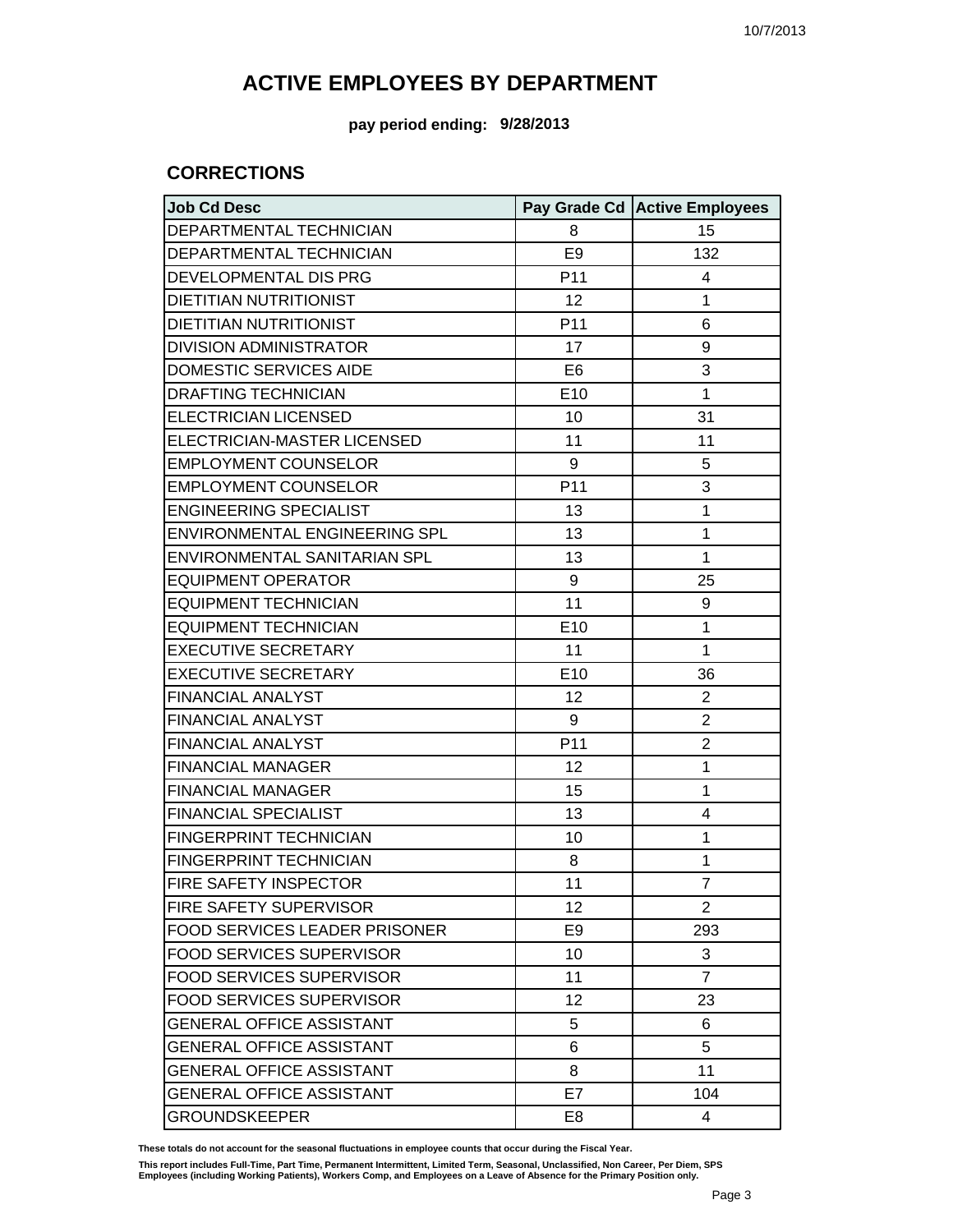**pay period ending: 9/28/2013**

#### **CORRECTIONS**

| <b>Job Cd Desc</b>                  |                 | Pay Grade Cd Active Employees |
|-------------------------------------|-----------------|-------------------------------|
| HUMAN RESOURCES ANALYST             | 12              | 1                             |
| <b>HUMAN RESOURCES ANALYST</b>      | 9               | $\overline{2}$                |
| HUMAN RESOURCES DEVELOPER           | 12              | 25                            |
| <b>HUMAN RESOURCES DEVELOPER</b>    | 9               | $\overline{7}$                |
| HUMAN RESOURCES DEVELOPER           | P11             | $\overline{2}$                |
| HUMAN RESOURCES DEVELOP SPLST       | 13              | 10                            |
| <b>HUMAN RESOURCES MANAGER</b>      | 14              | $\mathbf{1}$                  |
| <b>HUMAN RESOURCES SPECIALIST</b>   | 13              | $\overline{2}$                |
| INDUSTRIES PRODUCTION LEADER        | 10              | 1                             |
| <b>INDUSTRIES PRODUCTION LEADER</b> | 8               | $\mathbf{1}$                  |
| INDUSTRIES PRODUCTION LEADER        | 9               | 1                             |
| <b>INDUSTRIES PRODUCTION LEADER</b> | E10             | 39                            |
| <b>INDUSTRIES SUPERVISOR</b>        | 12              | 8                             |
| <b>INDUSTRIES SUPERVISOR</b>        | 13              | 8                             |
| <b>INDUSTRIES SUPERVISOR</b>        | 14              | 3                             |
| <b>INFORMATION TEC PRG ALT</b>      | P11             | $\mathbf{1}$                  |
| <b>INSTITUTION CHAPLAIN</b>         | 10              | $\mathbf{1}$                  |
| <b>INSTITUTION CHAPLAIN</b>         | 12              | 26                            |
| <b>INSTITUTION CHAPLAIN</b>         | 9               | $\mathbf{1}$                  |
| <b>INSTITUTION CHAPLAIN</b>         | P11             | $\mathbf{1}$                  |
| <b>JANITOR</b>                      | 6               | 4                             |
| <b>LABORATORY ASSISTANT</b>         | E <sub>8</sub>  | $\overline{2}$                |
| <b>LABORATORY TECHNICIAN</b>        | E10             | 1                             |
| <b>LIBRARIAN</b>                    | 10              | $\overline{4}$                |
| <b>LIBRARIAN</b>                    | 12              | 18                            |
| <b>LIBRARIAN</b>                    | P11             | $\overline{2}$                |
| <b>LIBRARIAN MANAGER</b>            | 12              | $\mathbf{1}$                  |
| <b>LIBRARY ASSISTANT</b>            | 6               | $\overline{2}$                |
| <b>LIBRARY ASSISTANT</b>            | E7              | 3                             |
| <b>LIBRARY TECHNICIAN</b>           | 11              | 8                             |
| <b>LIBRARY TECHNICIAN</b>           | 8               | $\overline{2}$                |
| <b>LIBRARY TECHNICIAN</b>           | E <sub>10</sub> | 13                            |
| <b>LOCKSMITH</b>                    | 10              | $\mathbf{1}$                  |
| <b>MAINTENANCE MECHANIC</b>         | 10              | 189                           |
| <b>MAINTENANCE MECHANIC</b>         | 8               | 4                             |
| <b>MAINTENANCE MECHANIC</b>         | E <sub>9</sub>  | 3                             |
| MAINTENANCE MECHANIC SUPERVISO      | 11              | 3                             |
| <b>MEDICAL RECORD EXA</b>           | 11              | 5                             |
| MEDICAL RECORD EXA                  | 12              | $\overline{2}$                |

**These totals do not account for the seasonal fluctuations in employee counts that occur during the Fiscal Year.**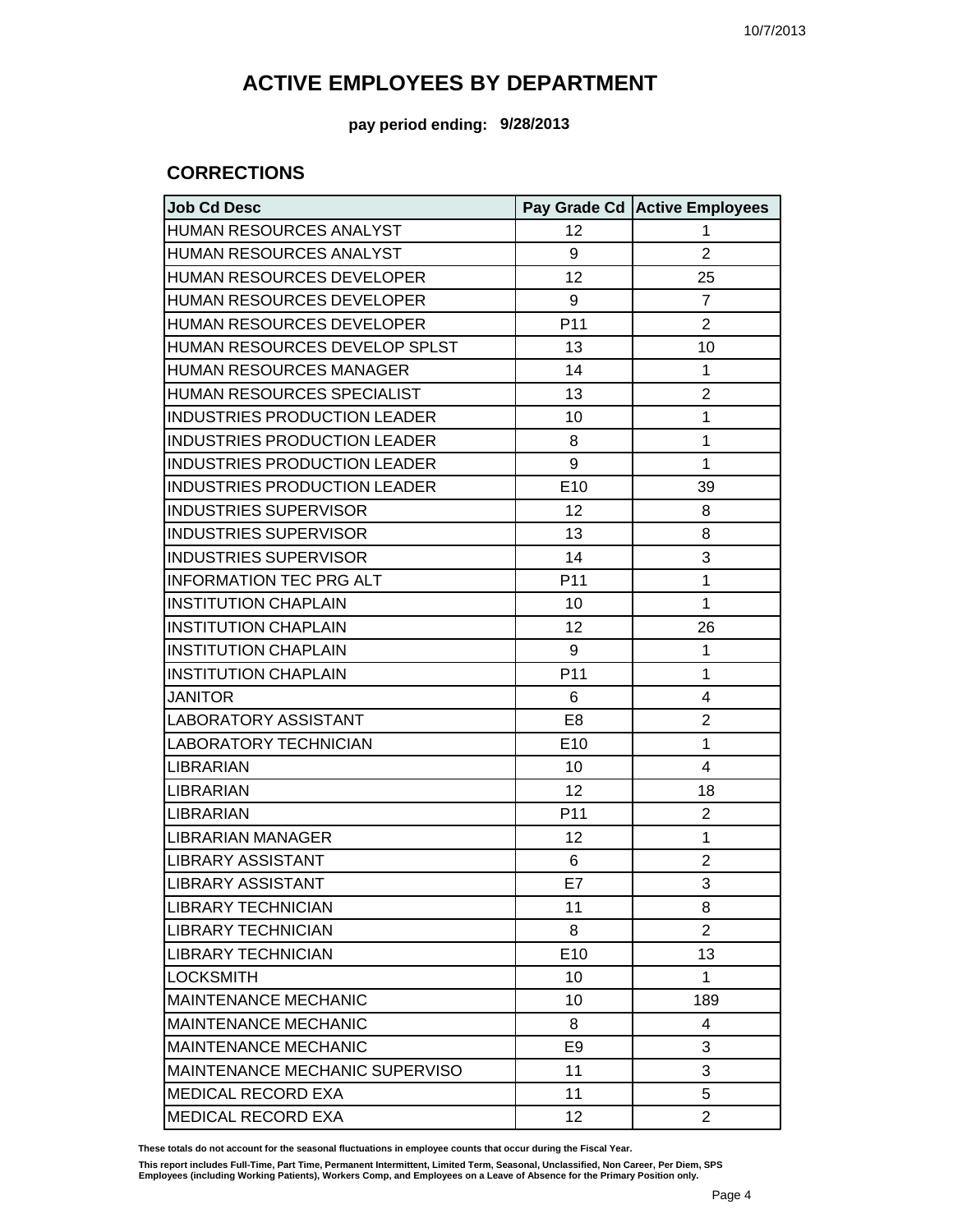**pay period ending: 9/28/2013**

#### **CORRECTIONS**

| <b>Job Cd Desc</b>                 |                 | Pay Grade Cd Active Employees |
|------------------------------------|-----------------|-------------------------------|
| MEDICAL RECORD EXA                 | 13              | 2                             |
| <b>MEDICAL RECORD EXAMINER</b>     | 9               | 1                             |
| <b>MEDICAL RECORD EXAMINER</b>     | E10             | 28                            |
| <b>MEDICAL SERVICES</b>            | A               | 1                             |
| MEDICAL TECHNICIAN SUPERVISOR      | 12              | 1                             |
| <b>MENTAL HEALTH SOCIAL WORKER</b> | P <sub>11</sub> | 1                             |
| <b>MUSIC THERAPIST</b>             | P <sub>11</sub> | $\overline{2}$                |
| <b>OCCUPATIONAL THERAPIST</b>      | P <sub>11</sub> | 3                             |
| OFFICE DIRECTOR                    | 17              | 4                             |
| OFFICE SUPERVISOR                  | 10              | 4                             |
| OFFICE SUPERVISOR                  | 9               | 4                             |
| <b>PAINTER</b>                     | 10              | 1                             |
| PAROLE/PROBATION MANAGER           | 13              | 138                           |
| PAROLE/PROBATION MANAGER           | 14              | 4                             |
| PAROLE/PROBATION MANAGER           | 15              | 14                            |
| <b>PAROLE PROBATION OFFICER</b>    | 10              | 6                             |
| PAROLE PROBATION OFFICER           | 12              | 15                            |
| <b>PAROLE PROBATION OFFICER</b>    | 13              | 1                             |
| PAROLE PROBATION OFFICER           | 9               | 25                            |
| PAROLE PROBATION OFFICER           | P <sub>11</sub> | 1,219                         |
| PAROLE PROBATION SPECIALIST        | 13              | 4                             |
| <b>PAROLE PROBATION SPECIALIST</b> | 14              | $\overline{2}$                |
| PAROLE PROBATION SPECIALIST        | 15              | 4                             |
| PHARMACIST                         | P <sub>11</sub> | $\overline{2}$                |
| PHARMACY ASSISTANT                 | E <sub>8</sub>  | 39                            |
| PHYSICAL PLANT SUPERVISOR          | 12              | 25                            |
| PHYSICAL PLANT SUPERVISOR          | 13              | 8                             |
| PHYSICIAN MANAGER                  | 21              | 1                             |
| <b>PLUMBER</b>                     | 10              | 22                            |
| <b>PLUMBER</b>                     | 11              | 12                            |
| POWER PLANT OPERATOR               | 10              | 18                            |
| POWER PLANT OPERATOR               | E9              | $\overline{7}$                |
| POWER PLANT SUPERVISOR             | 11              | 1                             |
| PRACTICAL NURSE LICENSED           | E9              | 135                           |
| PRISON COUNSELOR                   | 10              | 8                             |
| <b>PRISON COUNSELOR</b>            | 11              | 3                             |
| <b>PRISON COUNSELOR</b>            | 9               | 35                            |
| <b>PRISON COUNSELOR</b>            | P <sub>11</sub> | 10                            |
| PROCUREMENT TECHNICIAN             | 10              | $\overline{7}$                |

**These totals do not account for the seasonal fluctuations in employee counts that occur during the Fiscal Year.**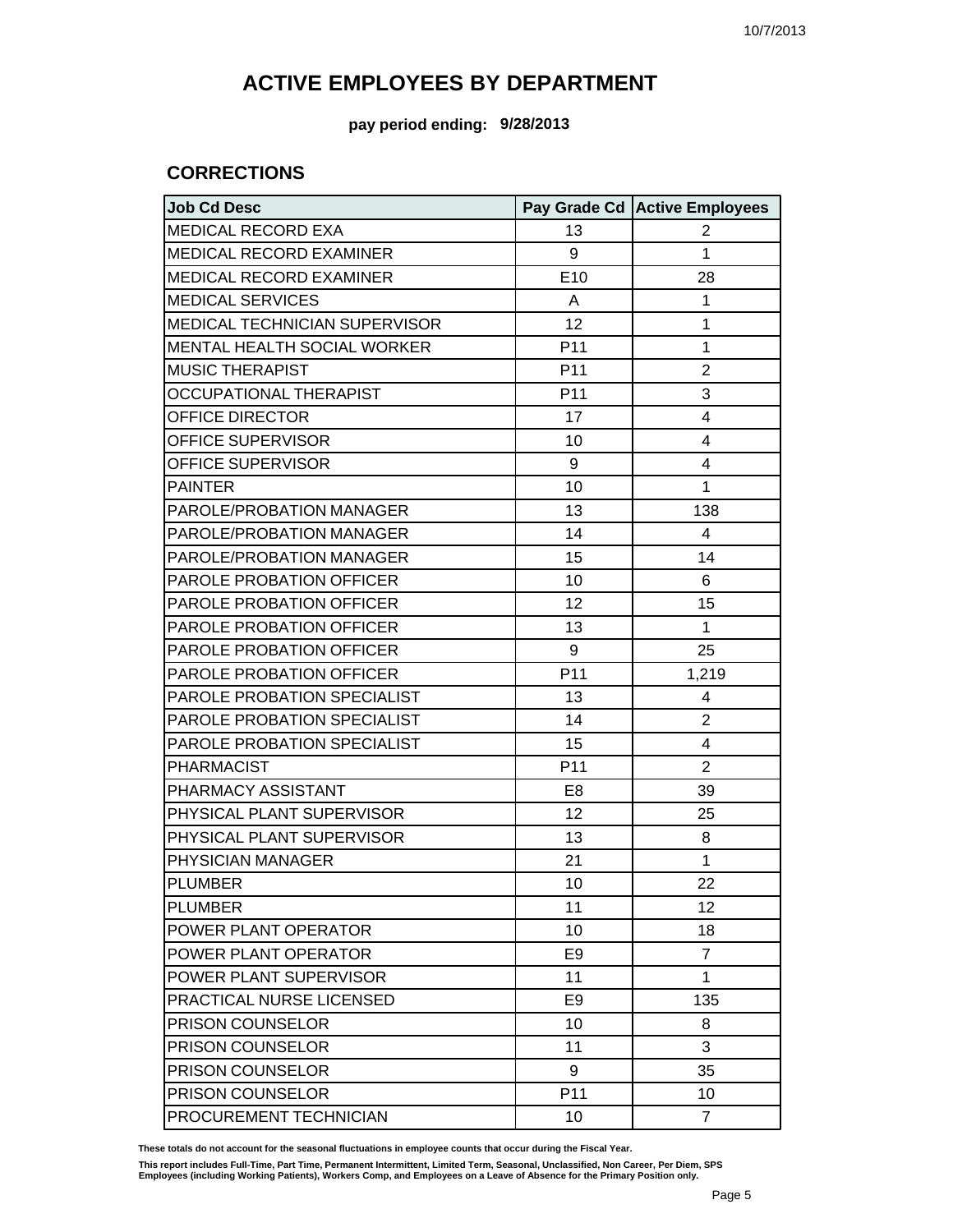**pay period ending: 9/28/2013**

#### **CORRECTIONS**

| <b>Job Cd Desc</b>             |                | Pay Grade Cd Active Employees |
|--------------------------------|----------------|-------------------------------|
| PROCUREMENT TECHNICIAN         | 7              | 1                             |
| PROCUREMENT TECHNICIAN         | E <sub>9</sub> | 4                             |
| PROMOTIONAL AGENT              | 12             | 1                             |
| PROMOTIONAL AGENT              | P11            | 1                             |
| <b>PSYCHIATRIST</b>            | 18             | 8                             |
| <b>PSYCHOLOGIST</b>            | 10             | $\overline{7}$                |
| <b>PSYCHOLOGIST</b>            | 12             | 12                            |
| <b>PSYCHOLOGIST</b>            | 9              | $\overline{2}$                |
| <b>PSYCHOLOGIST</b>            | P11            | 92                            |
| RADIO COMMUNICATION TECHNCN    | 11             | 1                             |
| RECREATIONAL THERAPIST         | 12             | 1                             |
| RECREATIONAL THERAPIST         | P11            | 12                            |
| REFRIGERATION MECHANIC         | 10             | 5                             |
| REFRIGERATION MECHANIC-LICENSD | 11             | 6                             |
| REFRIGERATION MECHANIC-LICENSD | E10            | 1                             |
| <b>REGISTERED NURSE</b>        | 12             | 350                           |
| <b>REGISTERED NURSE</b>        | 13             | 6                             |
| <b>REGISTERED NURSE</b>        | N              | 6                             |
| <b>REGISTERED NURSE</b>        | P11            | 12                            |
| REGISTERED NURSE DIRECTOR      | 17             | 3                             |
| REGISTERED NURSE MANAGER       | 13             | 60                            |
| REGISTERED NURSE MANAGER       | 14             | 1                             |
| REGISTERED NURSE MANAGER       | 15             | 27                            |
| REGISTERED NURSE NON-CAREER    | N              | 3                             |
| <b>REGULATION AGENT</b>        | 12             | 1                             |
| <b>RESIDENT CARE AIDE</b>      | E <sub>8</sub> | 34                            |
| <b>RESIDENT UNIT MANAGER</b>   | 13             | 59                            |
| RESPIRATORY THERAPY TECHNICIAN | E10            | 1                             |
| <b>RIGHTS SPECIALIST</b>       | 13             | 1                             |
| <b>SCHOOL PRINCIPAL</b>        | 14             | 10                            |
| SCHOOL PSYCHOLOGIST            | P11            | $\overline{2}$                |
| <b>SCHOOL TEACHER</b>          | 11A            | 30                            |
| <b>SCHOOL TEACHER</b>          | 11B            | 43                            |
| <b>SCHOOL TEACHER</b>          | <b>11C</b>     | 6                             |
| SECRETARIAL SUPERVISOR         | 10             | 5                             |
| SECRETARIAL SUPERVISOR         | 11             | $\mathbf{1}$                  |
| <b>SECRETARY</b>               | $\overline{7}$ | 5                             |
| <b>SECRETARY</b>               | 9              | 109                           |
| <b>SECRETARY</b>               | E <sub>8</sub> | 138                           |

**These totals do not account for the seasonal fluctuations in employee counts that occur during the Fiscal Year.**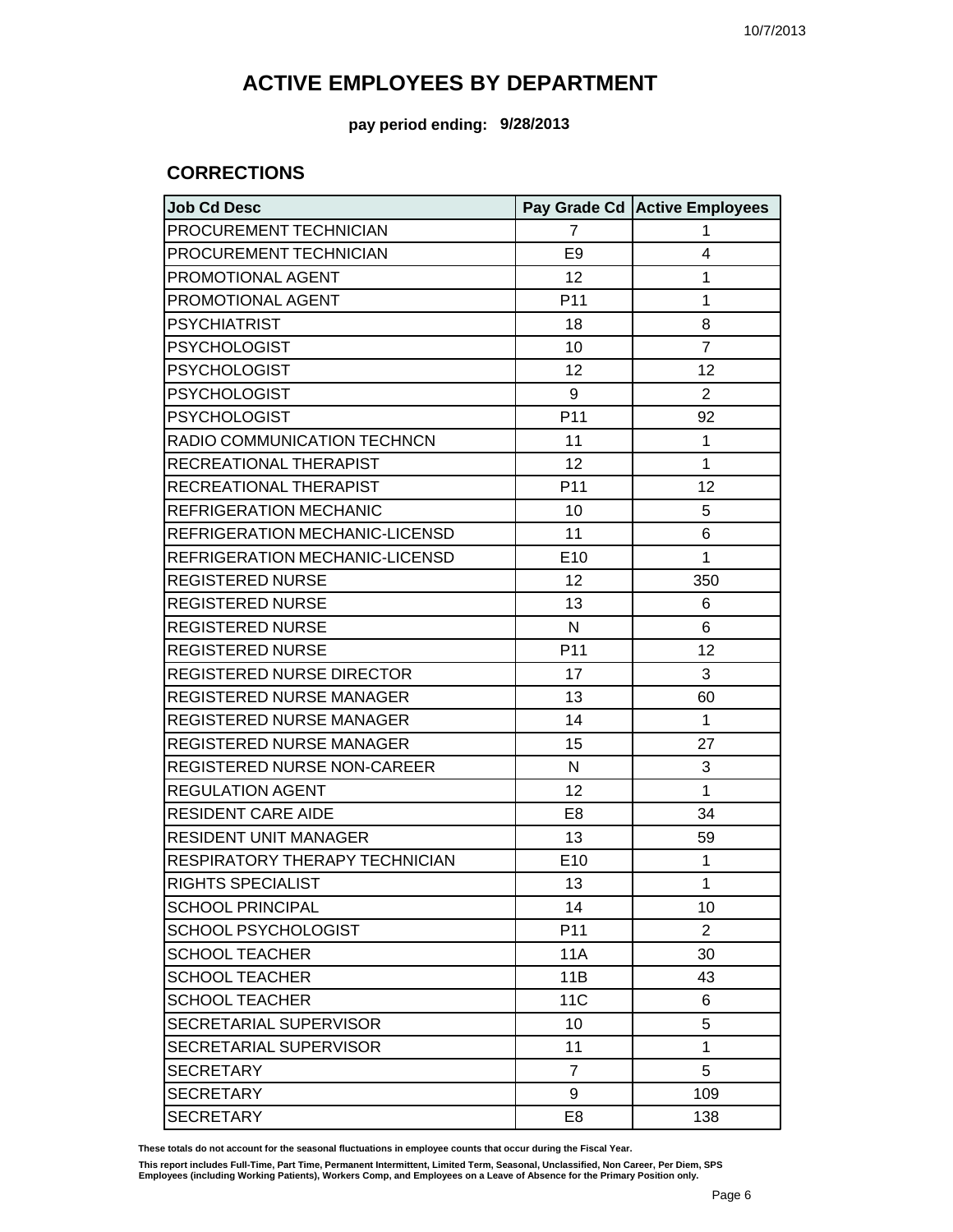**pay period ending: 9/28/2013**

#### **CORRECTIONS**

| <b>Job Cd Desc</b>               |                 | Pay Grade Cd Active Employees |
|----------------------------------|-----------------|-------------------------------|
| SENIOR EXEC MGT ASST             | 11              | 7                             |
| SENIOR EXEC MGT ASST             | 13              | 4                             |
| SENIOR EXEC MGT ASST             | 15              | 1                             |
| SENIOR EXECUTIVE PHY ADM         | 19              | 1                             |
| SENIOR EXECUTIVE SERVICE         | 18              | $\overline{7}$                |
| SENIOR EXECUTIVE SERVICE         | 20              | $\mathbf{1}$                  |
| SENIOR EXECUTIVE WARDEN          | 17              | 28                            |
| SPECIAL ALTERNATIVE INCARC OFR   | 9               | 10                            |
| SPECIAL ALTERNATIVE INCARC OFR   | E10             | 55                            |
| <b>SPECIAL APPOINTEE</b>         | A               | 15                            |
| SPECIAL EDUCATION TEACHER        | <b>11A</b>      | $\overline{7}$                |
| SPECIAL EDUCATION TEACHER        | 11B             | 10                            |
| <b>SPECIAL EDUCATION TEACHER</b> | 11 <sub>C</sub> | $\mathbf{1}$                  |
| STATE ADMINISTRATIVE MANAGER     | 15              | 39                            |
| STATE ADMINISTRATIVE MANAGER     | 16              | 5                             |
| STATE ASSISTANT ADMINISTRATOR    | 15              | 5                             |
| STATE BUREAU ADMINISTRATOR       | 18              | $\mathbf{1}$                  |
| <b>STATE DEPUTY WARDEN</b>       | 15              | 54                            |
| STATISTICIAN SPECIALIST          | 13              | $\mathbf{1}$                  |
| <b>STOREKEEPER</b>               | 5               | $\overline{2}$                |
| <b>STOREKEEPER</b>               | $\overline{7}$  | 149                           |
| <b>STOREKEEPER</b>               | E <sub>6</sub>  | 3                             |
| STOREKEEPER SUPERVISOR           | 8               | $\overline{2}$                |
| STUDENT ASSISTANT                | Α               | 40                            |
| <b>TEACHER AIDE</b>              | 9               | $\mathbf{1}$                  |
| <b>TEACHER AIDE</b>              | E <sub>8</sub>  | 6                             |
| <b>TRADES HELPER</b>             | E <sub>6</sub>  | $\overline{2}$                |
| <b>TRADES INSTRUCTOR</b>         | 11A             | 25                            |
| <b>TRADES INSTRUCTOR</b>         | 11B             | 9                             |
| <b>TRADES INSTRUCTOR</b>         | 11C             | 16                            |
| <b>TRADES INSTRUCTOR</b>         | 11D             | 10                            |
| <b>TRADES INSTRUCTOR</b>         | <b>11E</b>      | 6                             |
| <b>WAREHOUSE SUPERVISOR</b>      | 8               | 6                             |
| <b>WAREHOUSE SUPERVISOR</b>      | 9               | 15                            |
| WASTEWATER TREATMENT PLA OPR     | 10              | 1                             |
| <b>WORD PROCESSING ASSISTANT</b> | 5               | 3                             |
| <b>WORD PROCESSING ASSISTANT</b> | 6               | 3                             |
| WORD PROCESSING ASSISTANT        | 8               | 9                             |
| WORD PROCESSING ASSISTANT        | E7              | 193                           |

**These totals do not account for the seasonal fluctuations in employee counts that occur during the Fiscal Year.**